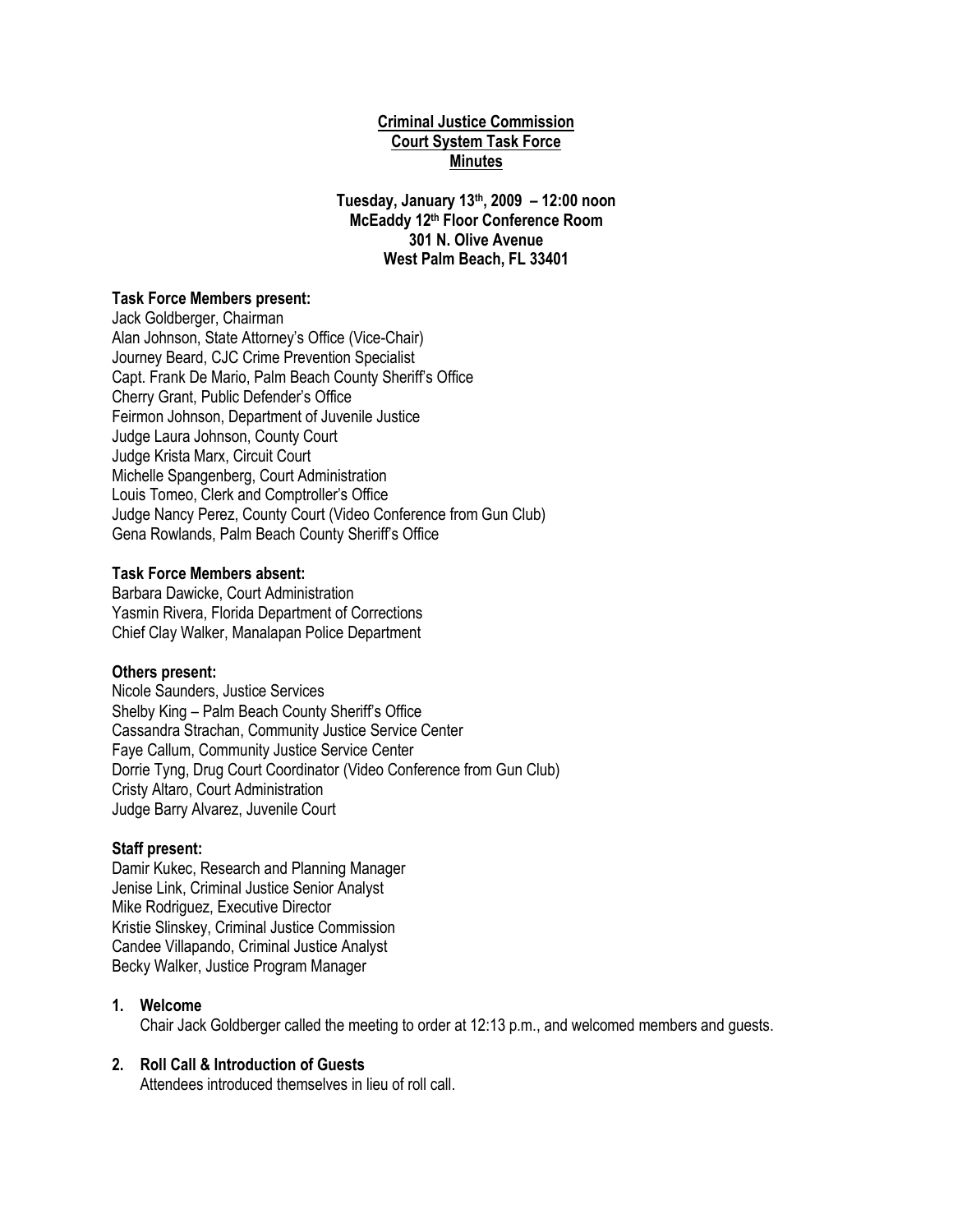# **3. Approval and/or Additions to the Draft Agenda**

The draft meeting Agenda was approved without amendments.

# **4. Approval Draft Minutes**

The draft minutes for the December 13<sup>th</sup>, 2008 meeting were approved without amendments.

# **5. Chairman's Comments**

- a. Chair Goldberger welcomed Judge Nancy Perez and Dorrie Tyng, Drug Court Coordinator, who joined the meeting via teleconference from Gun Club.
- b. Chair Goldberger asked Task Force members to review the proposed 2009 Work Plan and forward any additions and/or issues.
- c. Chair Goldberger reviewed the 2009 Task Force meeting dates, 2009 CJC meeting dates, and updated Task Force member information.

# **6. New Business**

Judge Krista Marx, Circuit Court, updated the Task Force members about the Administrative Order (4.502 – 12/08, Circuit Criminal Court Reallocation) that became effective January 1st, 2009. This AO is reorganizing the Circuit Criminal Court to streamline the processing of cases in a fair, timely, and cost-effective manner. A sample of the covered areas includes procedures for newly assigned cases, assignment of capital cases, specified arraignment days (out-of-custody and in-custody locations), mental health cases, and the use of expert witnesses.

### **7. Old Business**

- a. **No Contact Orders** Michelle Spangenberg, Court Administration, informed members that PBSO Central Records supervisor, Amy Barker, has resigned and a new supervisor is being appointed. Also, she reminded Task Force members that a 30-page list has been identified by Court Administration as having prior No Contact Order cases not being timely updated. This has created a potential situation of having individuals being wrongfully arrested for a violation of his/her No Contact Order, yet a Rescission of No Contact Order had been previously entered in the case. Ms. Spangenberg also spoke with PBSO Teletype & Validation staff about possibly assisting with the updating of these records, but was informed that Central Records is the proper PBSO department to be resolving this issue. The Court Admin IT staff is working with PBSO Central Records staff to update BANNER security certificates on the Central Records computers. The PBSO Jail Unit continues to manually scan the hard copies of Rescission Orders, then forwards the hard copies to PBSO Central Records, where the information is entered. It is believed that approximately 3,300 defendants have Rescission of No Contact Order cases which have not yet been updated.
- b. **Bond Jurisdiction** Judge Laura Johnson, County Court, informed members that County Court judges are working smoothly with AO 11.110- 09/08\* (Appointment of Circuit Court Judges Acting as County Court Judges / County Court Judges Acting as Circuit Court Judges) concerning "upfiled" cases.
- c. **Suspended Driver's License Reinstatement Initiative**  Jack Goldberger, Chair, reported this issue was first brought up during a September 13<sup>th</sup>, 2005, Task Force meeting. During the past 2  $\frac{1}{2}$  years, various perspectives of this issue have been discussed and explored by members. Chair Goldberger instructed Journey Beard to prepare a position paper on possible options on this initiative, and it will be ready for distribution at the February 10<sup>th</sup> meeting. Michelle Spangenberg volunteered to assist on this project. Members will be asked to read and provide comments by the March 10<sup>th</sup> meeting.